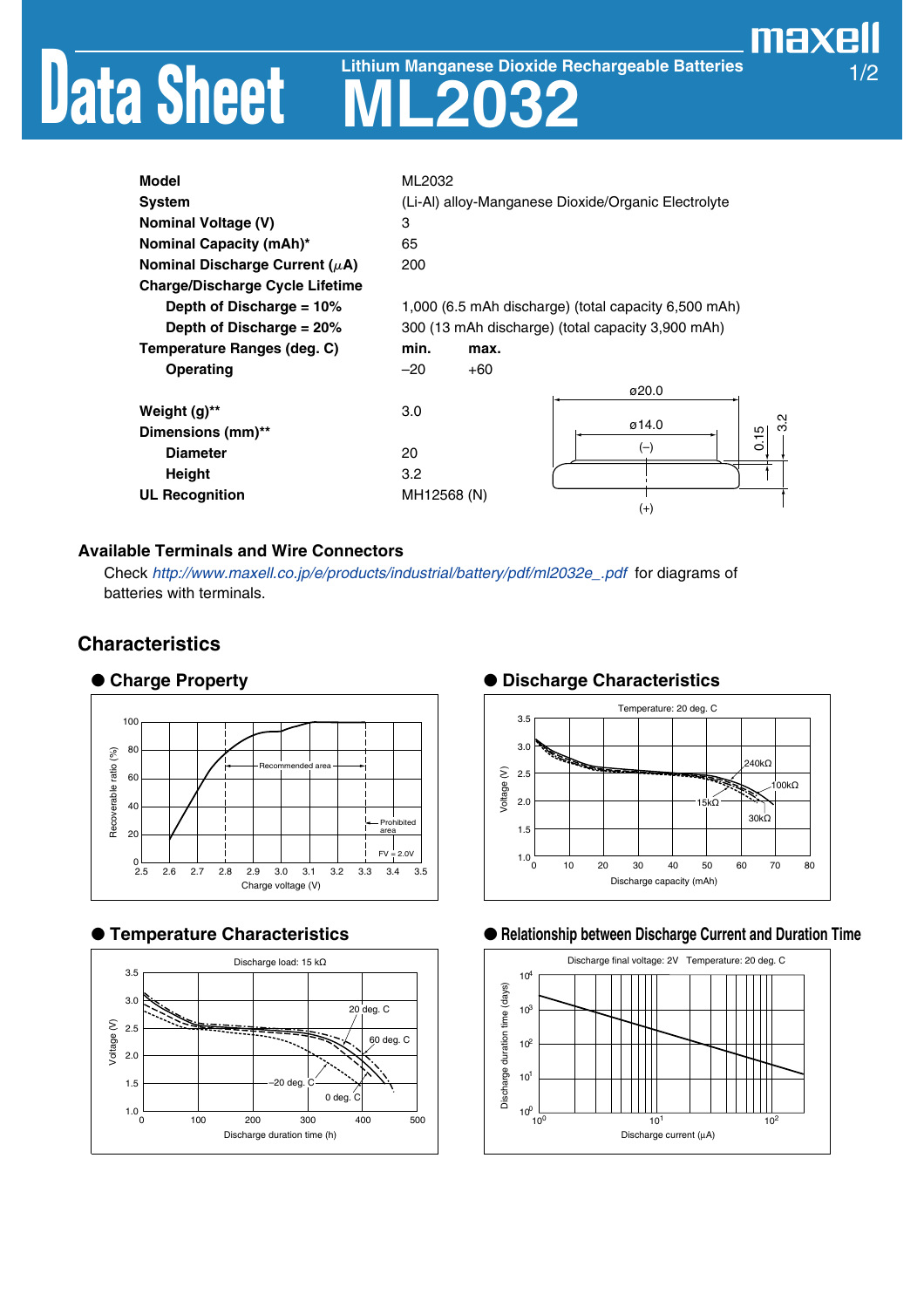# Data Sheet **ML2032 ML2032**



## **Characteristics**

## ● **High Rate Discharge Characteristics** ● **Floating Charge Characteristics**



## ● **Storage Characteristics**





\* Nominal capacity indicates duration until the voltage drops down to 2.0V when discharged at a nominal discharge current at 20 deg. C. \*\* Dimensions and weight are for the battery itself, but may vary depending on the shape of terminals or other factors.

**<sup>•</sup> Contents on this website are subject to change without notice.**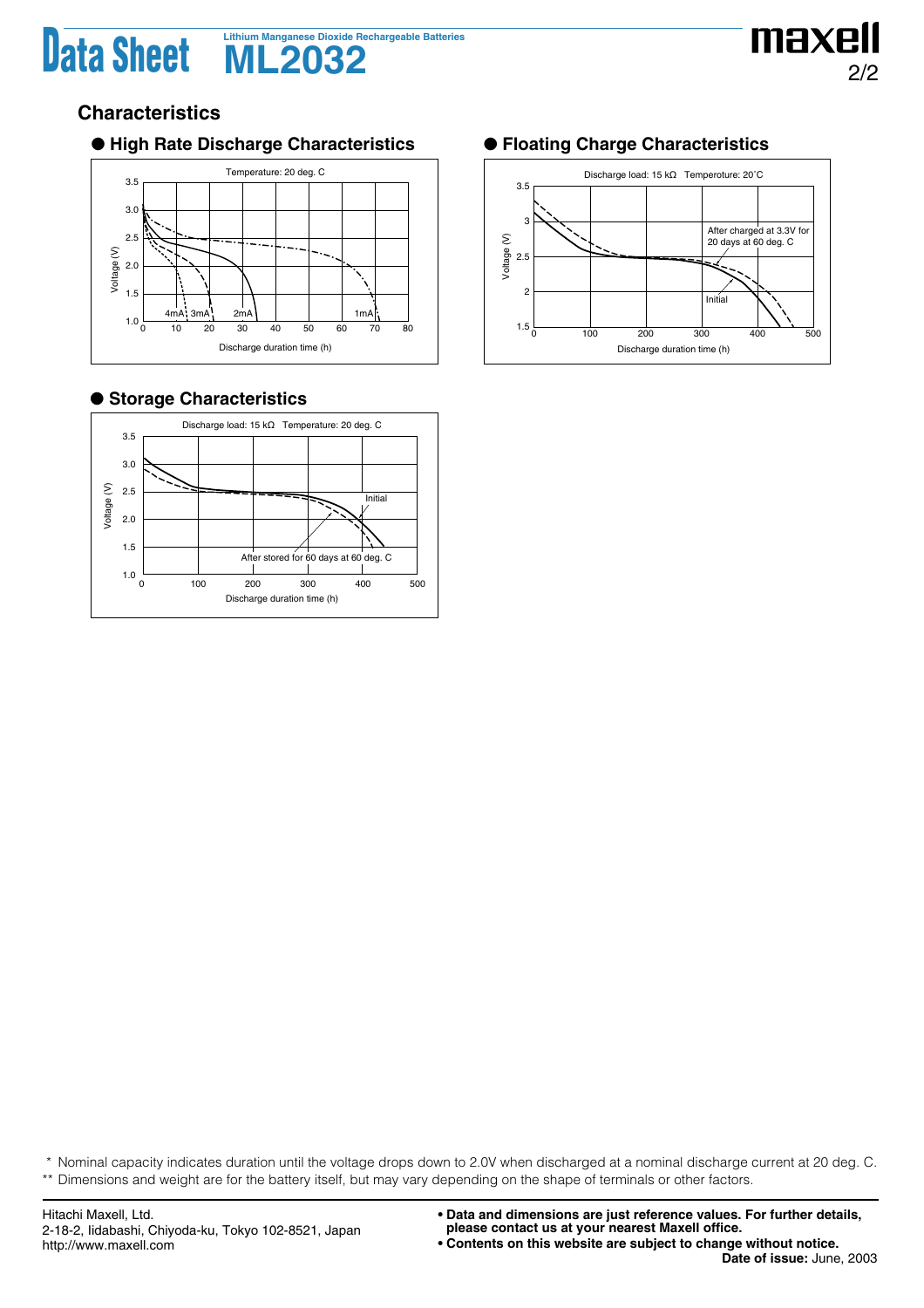# **Warnings**

**MLLithium Manganese Dioxide Rechargeable Batteries**

#### **Safety Instructions**

This battery contains lithium, organic solvents, and other combustible materials. For this reason, improper handling of the battery could lead to distortion, leakage\*, overheating, explosion, or fire, causing bodily injury or equipment trouble. Please observe the following instructions to prevent accidents. \* Leakage is defined as the unintentional escape of a liquid from a battery.

## **WARNING** Handling

#### **• Never swallow.**

Always keep the battery out of the reach of infants and young children to prevent it from being swallowed. If swallowed, consult a physician immediately.

#### **• Do not replace.**

Depending on the battery manufacturer, there might be major differences in performance even among the same types or models of batteries. If you are an equipment manufacturer and need to replace the battery, please use a new one of the same type and same model as the existing one. Because this is a rechargeable battery, its characteristics are completely different from a primary battery even though their shapes are alike. If a primary battery is installed in the circuit in place of a rechargeable battery, gas could be generated or the primary battery could be short-circuited by charging. This could lead to distortion, leakage, overheating, explosion, or fire. Please design your equipment so that the end user cannot replace the battery by mistake.

#### **• Never use two or more batteries connected in series or in parallel.**

If batteries are connected together, it is very difficult to design a circuit to observe whether or not the batteries are charged at specified voltage or current as described in "Warning -Circuit Design".

#### **• Never reverse the positive and negative terminals when mounting.**

Improper mounting of the battery could lead to equipment trouble or short-circuiting. This could cause distortion, leakage, overheating, explosion, or fire.

#### **• Never short-circuit the battery.**

Do not allow the positive and negative terminals to short-circuit. Never carry or store the battery with metal objects such as a necklace or hairpin. Please be careful when installing the battery not to short-circuit it with metal portions of the equipment. Otherwise, this could lead to distortion, leakage, overheating, explosion, or fire.

#### **• Never heat.**

Heating the battery to more than 100 deg. C could increase the internal pressure, causing distortion, leakage, overheating, explosion, or fire.

#### **• Never expose to open flames.**

Exposing to flames could cause the lithium metal to melt, causing the battery to catch on fire and explode.

#### **• Never disassemble the battery.**

Do not disassemble the battery, because the separator or gasket could be damaged, leading to distortion, leakage, overheating, explosion, or fire.

#### **• Never weld the terminals or solder a wire to the body of the battery directly.**

The heat of welding or soldering could cause the lithium to melt or cause damage to the insulating material in the battery, leading to possible distortion, leakage, overheating, explosion, or fire. When soldering the battery directly to equipment, solder only the tabs or leads. Even then, the temperature of the soldering iron must be below 350 deg. C and the soldering time less than 5 seconds. Do not use a soldering bath, because the circuit board with battery attached could stop moving or the battery could drop into the bath. Moreover, do not use excessive solder, because the solder could flow to unwanted portions of the board, leading to a short-circuit or charging of the battery.

#### **• Never allow liquid leaking from the battery to get in your eyes or mouth.**

Because this liquid could cause serious damage, if it does come in contact with your eyes, flush them immediately with plenty of water and consult a physician. Likewise, if the liquid gets in your mouth, rinse immediately with plenty of water and consult a physician.

#### **• Keep a leaking battery away from fire.**

If leakage is suspected or you detect a strange odor, keep the battery away from fire, because the leaked liquid could catch on fire.

#### **• Never touch the battery electrodes.**

Do not allow the battery electrodes to come in contact with your skin or fingers. Otherwise, the moisture from your skin could cause a discharge of the battery, which could produce certain chemical substances causing you to receive a chemical burn.



#### **• Never set the charge voltage above 3.3V.**

Charging at a higher voltage could cause the generation of gas, internal short-circuiting, or other malfunctions, leading to distortion, leakage, overheating, explosion, or fire. For details, see the recommended circuits in the figure below.

#### **• Always charge at the nominal currents shown below.**

Large surges of current could degrade the battery's characteristics, leading to distortion, leakage, overheating, explosion, or fire. To avoid excessive current at the initiation of charging, make sure to attach protective resistance for current control. See the recommended circuits below.

#### **Table 1 Nominal Charge Current by Model**

| viodel                |              |              |              |
|-----------------------|--------------|--------------|--------------|
| <b>Charge Current</b> | 2mA or lower | 2mA or lower | 1mA or lower |

1/2

naxel